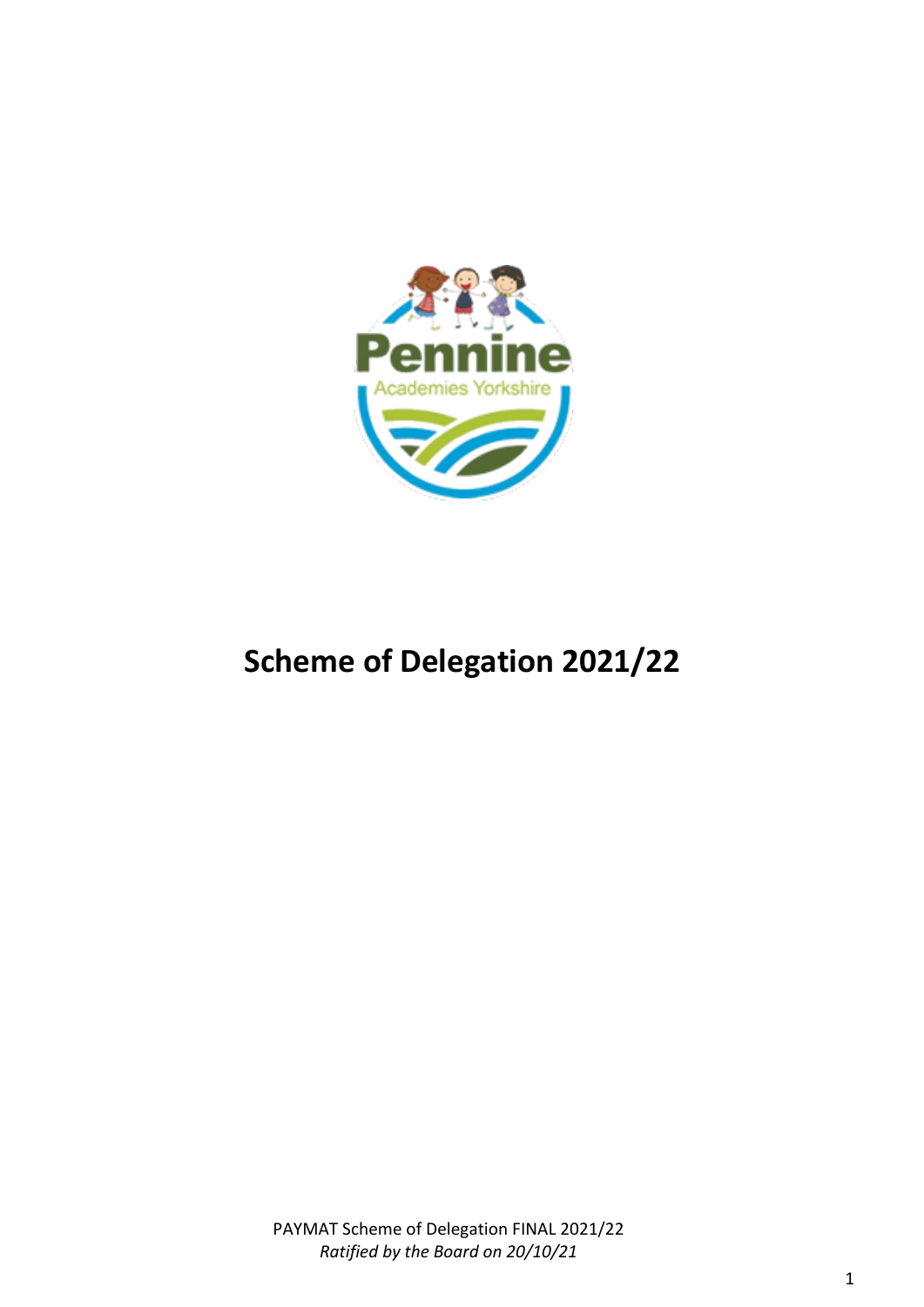#### **Introduction**

The Board of Trustees for Pennine Academy Trust is accountable in law for all major decisions about the schools within the Trust. However, this does not mean that the Board is required to carry out all the Trust's governance functions and many can and should be delegated, including to the CEH, the Board's Committees, and to Scrutiny Committees. Any decision to delegate a function is made by the full Board of Trustees and is recorded. Without such delegation, an individual or Committee has no power to act on behalf of the Trust.

This Scheme of Delegation is the key document defining the lines of responsibility and accountability in the Trust. It is intended to ensure that Members, Trustees, Board Committees, Scrutiny Committees (as agreed by Trustees), the Chief Executive Officer (and Trust Central Team) and Headteachers / Executive Headteachers / Heads of School are all clear about their roles and responsibilities. This overarching Scheme of Delegation for all decision making in the Trust should not be confused with the written scheme of delegation of financial powers referred to in the Academies Financial Handbook. This Scheme of Delegation sets out three levels of delegation in terms of local governance for the schools within Trust. The Board of Trustees will review the level of delegation applied to each layer of governance and responsibility, at least annually. The Trustees may, at any time, instruct a change to the level of delegation as deemed appropriate.

## **Format, Structure and Clarity**

This Scheme of Delegation aims to clarify decision making and lines of accountability in a simple, succinct and clear format and, as such, includes:

- A structure diagram which shows the layers of governance and lines of accountability;
- A brief text description of the structure;
- Narrative on roles and responsibilities;
- A grid format, with columns for each layer of governance which enables stakeholders to quickly determine who is responsible for each strategic decision within the Trust. The grid is in four key areas to reflect both the governance framework and the core functions of those responsible for academy trust governance:
	- 1. The governance framework (people, systems & structures, reporting);
	- 2. Being strategic;
	- 3. Holding to account;
	- 4. Ensuring financial probity.

#### **Aims of this Scheme of Delegation**

- Promote a culture of honesty and accountability;
- Ensure all stakeholders are clear about decisions which remain under the control of the Trust Board;
- Identify responsibility for the appointment and performance management of the CEH, Executive Headteachers / Headteachers / Heads of School;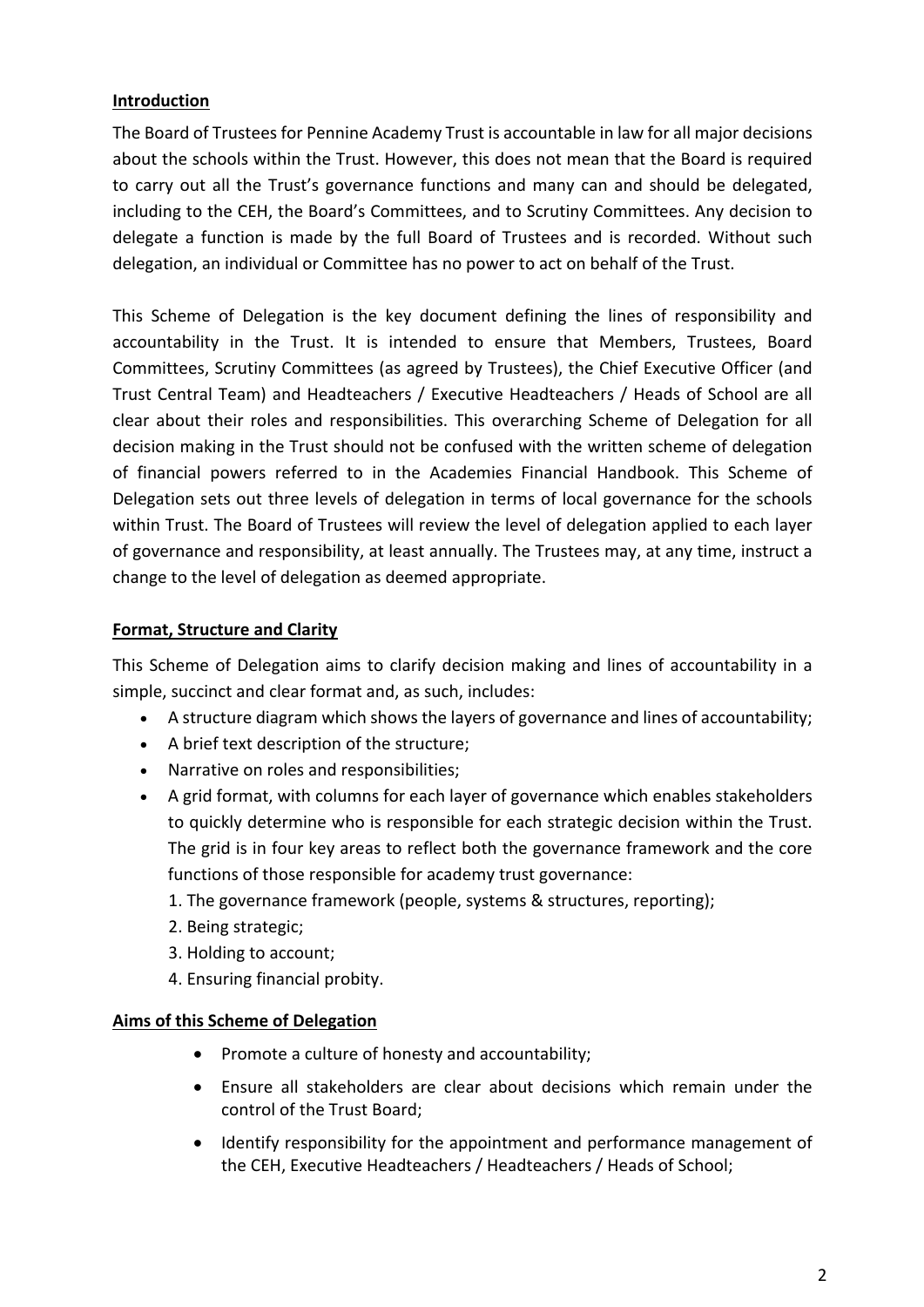- Ensure that the role of the CEH and Central Trust Team are fully understood throughout the Trust;
- Identify responsibility for policy and practice in each academy and the Trust;
- Identify responsibility for oversight of educational performance in each academy;
- Identify responsibility for oversight of each academy's budget;
- Identify responsibility for assessment of risk in each academy.

#### **Governance Structure and Lines of Accountability**



- The Board of Trustees is responsible for the core governance functions.
- The Board of Trustees appoint the chief executive (CEH), to whom it delegates responsibility for delivery of its vision and strategy, and will hold the CEH to account for the conduct and performance of the Trust, including the performance of the schools within the Trust and for its financial management (as Accounting Officer). School Headteachers / Executive Headteachers / Heads of School are responsible for the performance of their school/schools and the CEH will hold them to account.
- The Board of Trustees conduct the Performance Management of the CEH.
- In turn, the CEH line manages the academy Executive Headteachers, Headteachers and other senior executives, setting their targets and performance managing them.
- The Board constitutes Committees for finance, audit and risk and pay and performance. These look in detail at resources, and internal scrutiny arrangements within the Trust. As Board Committees, at least three Trustees must sit on each.
- The Board of Trustees also reserves the right to delegate some of its school level monitoring and scrutinising functions to Scrutiny Committees, and uses these Committees to promote stakeholder engagement and as a point of consultation.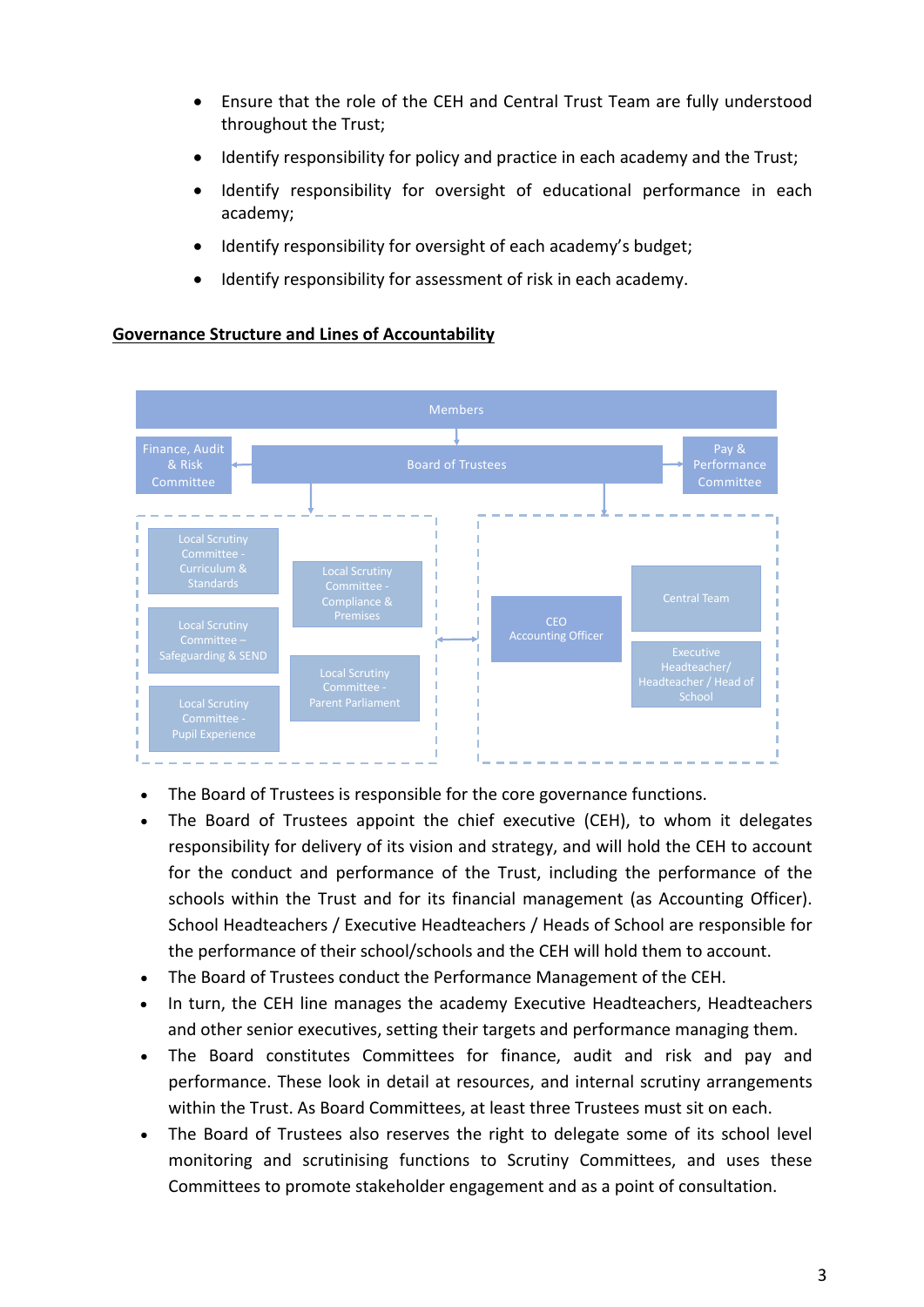• Scrutiny Committees will NOT carry out the governance function of holding the Headteachers / Executive Headteachers / Heads of School to account; Trustees will delegate this responsibility to the CEH and will monitor and ensure that the Trust's performance management systems are working correctly and effectively.

#### **Roles and Responsibilities**

#### *The Role of Members*

The Members of the Trust are guardians of the governance of the Trust and as such have a different status to Trustees. Originally they were the signatories to the memorandum of association and agreed the Trust's first articles of association (the legal document which outlines the governance structure and how the Trust will operate). The articles of association also describe how Members are recruited and replaced, and how many of the Trustees the Members can appoint to the Trust Board. The Members appoint Trustees to ensure that the Trust's charitable object is carried out and so must be able to remove Trustees if they fail to fulfil this responsibility. Accordingly, the Board of Trustees and CEH submits an annual report on the performance of the Trust to the Members. Members are also responsible for approving any amendments made to the Trust's articles of association, appointing the trust's External Auditors and making special resolutions to the Board of Trustees.

There must be at least three Members. While Members are permitted to be appointed as Trustees, in order to retain a degree of separation of powers between the Members and the Trust Board, and in line with DfE expectations, a minority of Members should be Trustees. Members are not permitted to be employees of the academy Trust.

## *The Role of Trustees*

The Trust is a charitable company and so Trustees are both charity Trustees (within the terms of section 177(1) of the Charities Act 2011) and company directors. Because Trustees are bound by both charity and company law, the terms 'Trustees' and 'Directors' are often used interchangeably. Pennine Academies Trust uses the term Trustee.

The Trustees are responsible for the general control and management of the administration of the Trust, and in accordance with the provisions set out in the memorandum and articles of association and its funding agreement, the Trust Board is legally responsible and accountable for all statutory functions, for the performance of all schools within the Trust, and must approve a written scheme of delegation of financial powers that maintains robust internal control arrangements. In addition, it must carry out the core governance functions:

- 1. Ensure clarity of vision, ethos and strategic direction;
- 2. Hold the executive to account for the educational performance of the trust's schools and their pupils, and the performance management of staff;
- 3. Oversee the financial performance of the Trust and make sure its money is well spent.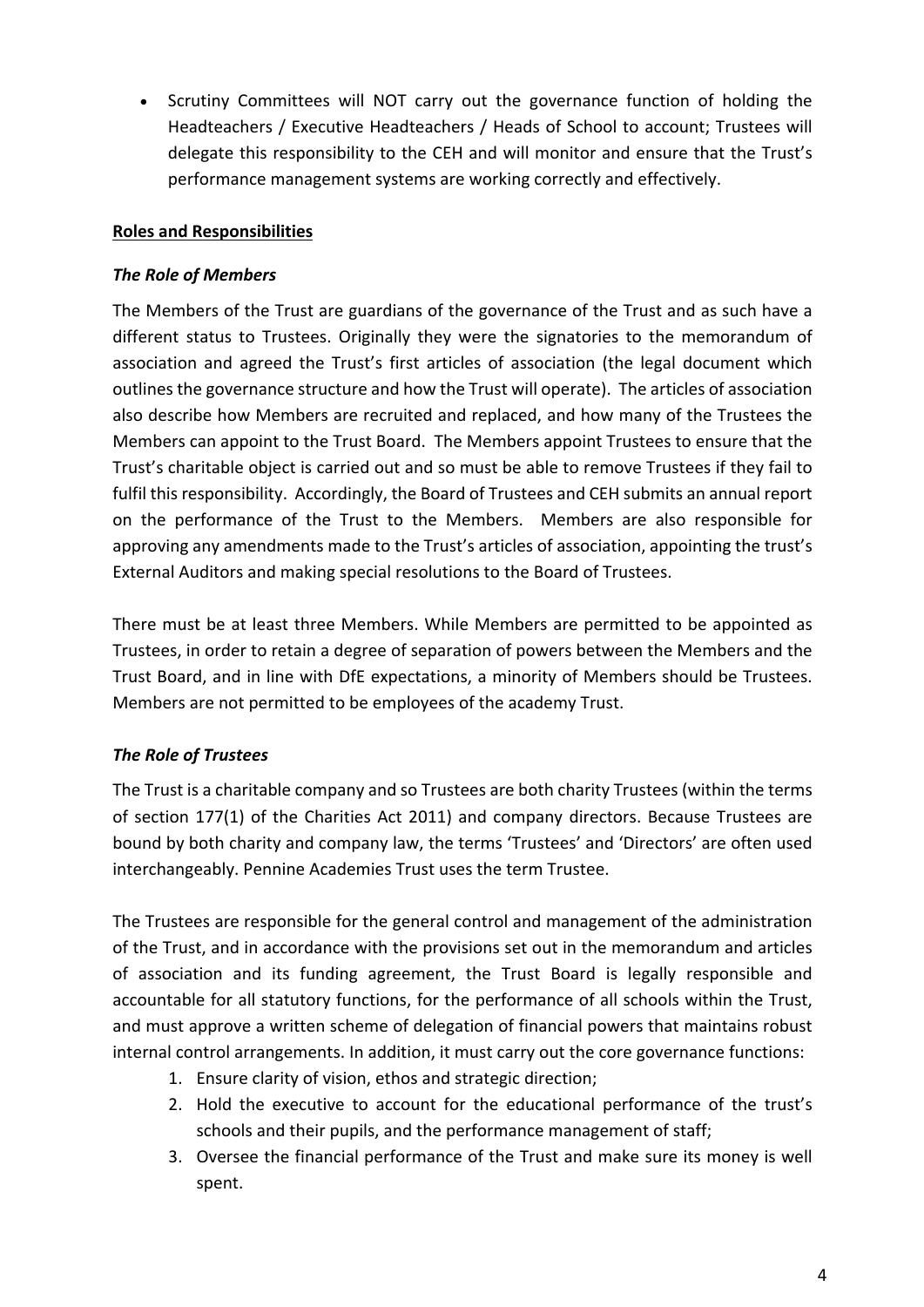The Board of Trustees has the right to review and adapt its governance structure at any time which includes removing delegation.

# *The Role of the Board Committees*

The Trustees may establish Committees to carry out some of its governance functions which may include making decisions, although any decisions made will be deemed decisions of the Board of Trustees. The membership (there must be at least three Trustees) and responsibilities of Board Committees are set out in the Committee's terms of reference. It is usual for the Trust Board to appoint Board Committee Chairs and Committee members according to their skills.

# *The Role of the Chief Executive Headteacher (CEH)*

The CEH has the delegated responsibility for the operation of the Trust including the performance of the Trust's schools.

The CEH is the accounting officer so has overall responsibility for the operation of the Trust's financial responsibilities and must ensure that the organisation is run with financial effectiveness and stability; avoiding waste and securing value for money.

The CEH leads the executive management team of the Trust. The CEH will delegate executive management functions to the Trust Central Team and is accountable to the Board of Trustees for the performance of the Trust Central Team.

## *The role of the Scrutiny Committees and Oversight Groups*

The Trustees may establish Scrutiny Committees to carry out some of its school level monitoring and stakeholder engagement. Trustees are not required to sit on Local Scrutiny Committees. The Trustees will appoint the Scrutiny Committee members based on skills identified. Each Scrutiny Committee will be chaired by a Trustee who will be appointed as Chair by the Board of Trustees.

Functions of Scrutiny Committees include:

- Oversight of local safeguarding and SEND provision and compliance
- Oversight of local curriculum and standards;
- Oversight pupil wellbeing and experience;
- Oversight of health & safety and premises compliance
- Parent Parliament;

Scrutiny Committee members are appointed by the Board, and so delegation can be removed at any time, with the exception of the Parent Parliament, whose membership will be determined in consultation with the parent body across the Trust.

Scrutiny Committees will meet three times per annum. Each committee will have clear Terms of Reference that will be reviewed, at least annually, by the Board of Trustees.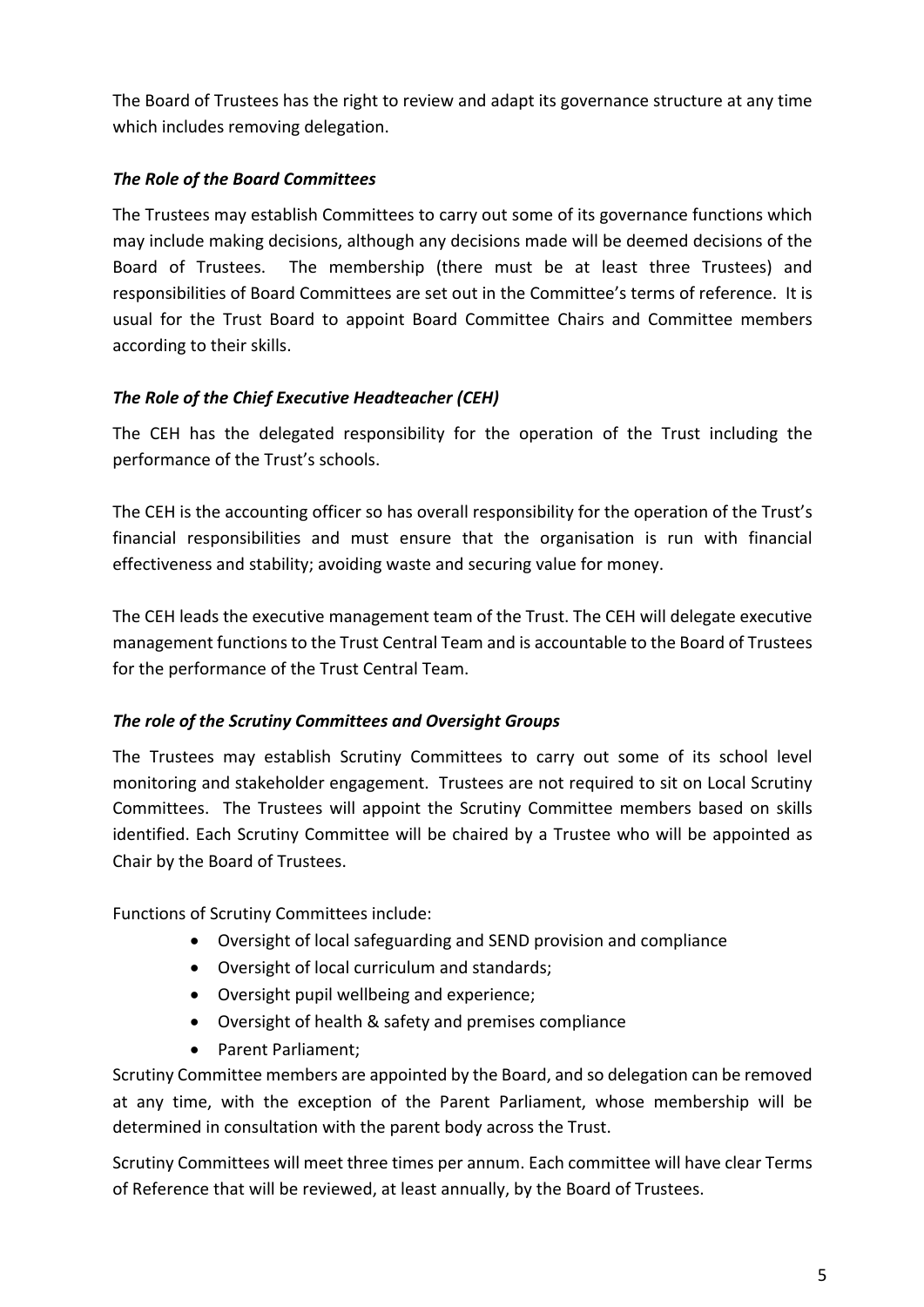## *The role of the Headteacher/ Executive Headteacher / Head of School*

The academy Headteacher / Executive Headteacher / Head of School is responsible for the day to day management of the academy and is managed by the Chief Executive (CEH) but reports to the Board of Trustees and Scrutiny Committees on matters which have been delegated to them.

#### Delegation Grid Key

**Key** Column 1: Members

Column 2: Board of Trustees (including Committees)

Column 3: Chief Executive Officer (including Trust Central Team)

Column 6: Headteacher/ Executive Headteacher/ Head of School

Column 7: Scrutiny Committee

 $\checkmark$  Action/Decision to be undertaken at this level

**S** Strategic responsibility for holding leaders to account to ensure in place and effective.

**A** May make recommendations or provide advice to those accountable for decision making.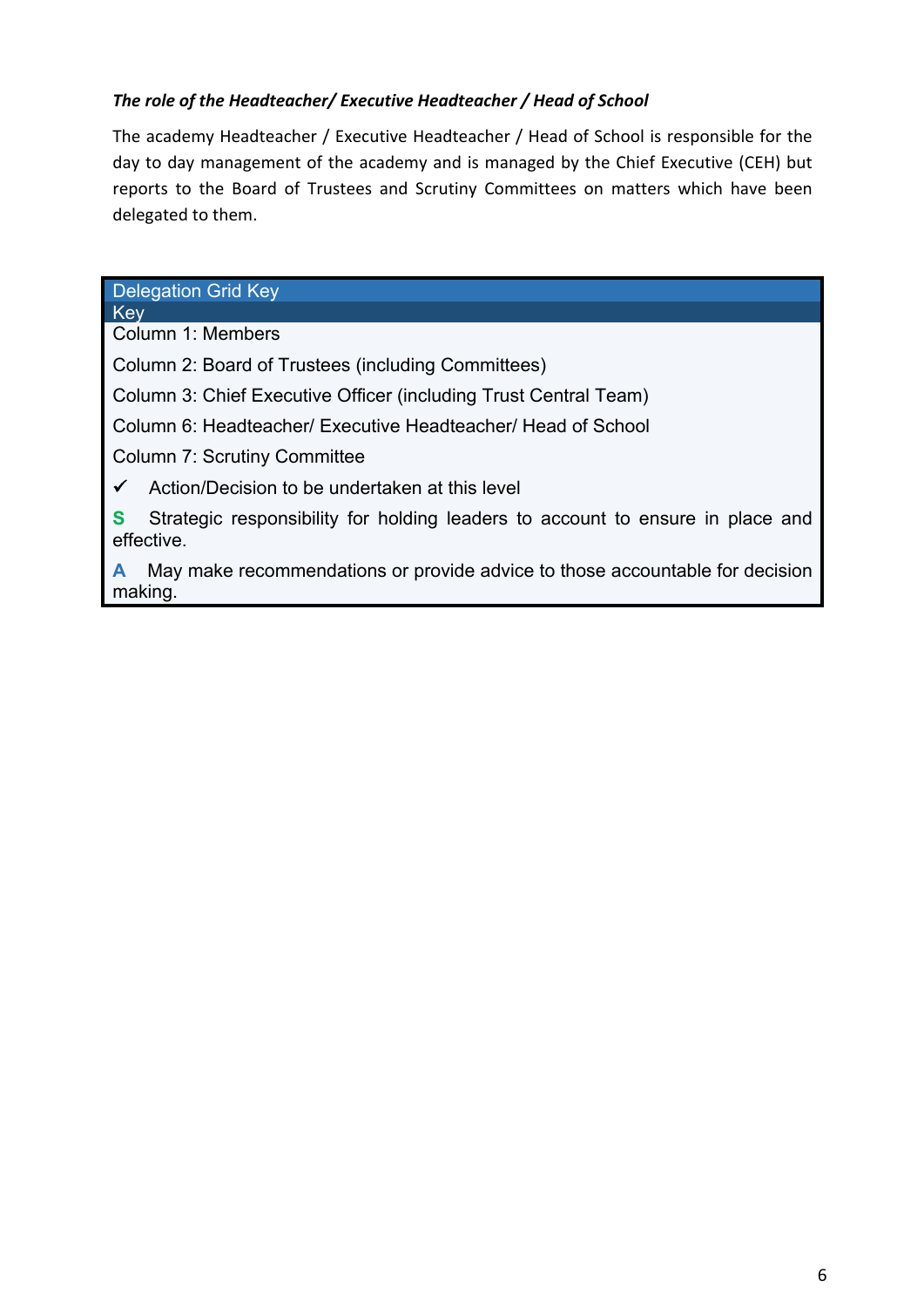| Area          | <b>Decision</b>                                                                                                                                                | <b>Members</b> | <b>Board of</b><br><b>Trustees</b> | <b>CEH</b>   | EH/HT/<br><b>HOS</b> | Scrutiny<br>Committee |
|---------------|----------------------------------------------------------------------------------------------------------------------------------------------------------------|----------------|------------------------------------|--------------|----------------------|-----------------------|
|               | Appoint / Remove Members                                                                                                                                       | $\checkmark$   |                                    |              |                      |                       |
|               | Appoint / Remove Trustees                                                                                                                                      | $\checkmark$   | $\checkmark$                       |              |                      |                       |
|               | Review and agreed role descriptions, induction and training<br>programme for members / trustees / chair / specific roles /<br>committees / scrutiny committees |                | $\checkmark$                       | A            |                      |                       |
|               | Appoint Chair of the Board                                                                                                                                     |                | $\checkmark$                       |              |                      |                       |
|               | Remove Chair of the Board                                                                                                                                      | $\checkmark$   |                                    |              |                      |                       |
|               | Appoint / Remove Board Committee Chairs                                                                                                                        |                | $\checkmark$                       |              |                      |                       |
|               | Appoint / Remove Clerk to Board                                                                                                                                |                | $\checkmark$                       | A            |                      |                       |
|               | Appoint / Remove Scrutiny Committee Chair                                                                                                                      |                | $\checkmark$                       | A            |                      |                       |
| <b>People</b> | Appoint / Remove Clerk to the Scrutiny Committee                                                                                                               |                | $\checkmark$                       | A            |                      |                       |
|               | Appoint / Remove Scrutiny Committee members                                                                                                                    |                | $\checkmark$                       | A            |                      |                       |
|               | Appointment/Dismissal of CEO and CFO                                                                                                                           |                | $\checkmark$                       |              |                      |                       |
|               | Appointment of School Headteacher / Executive Headteacher /<br><b>Head of School</b>                                                                           |                | $\checkmark$                       | $\checkmark$ |                      |                       |
|               | Dismissal of School Head / Executive Headteacher / Head of<br>School                                                                                           |                | $\checkmark$                       | A            |                      |                       |
|               | Appointment of school leadership roles                                                                                                                         |                |                                    | $\checkmark$ | ✓                    | А                     |
|               | Appointment of other school staff                                                                                                                              |                |                                    |              | $\checkmark$         | A                     |
|               | Appointment of Trust central staff                                                                                                                             |                | A                                  | ✓            |                      |                       |
|               | <b>Central Trust Staffing Structure</b>                                                                                                                        |                | ✔                                  | Α            |                      |                       |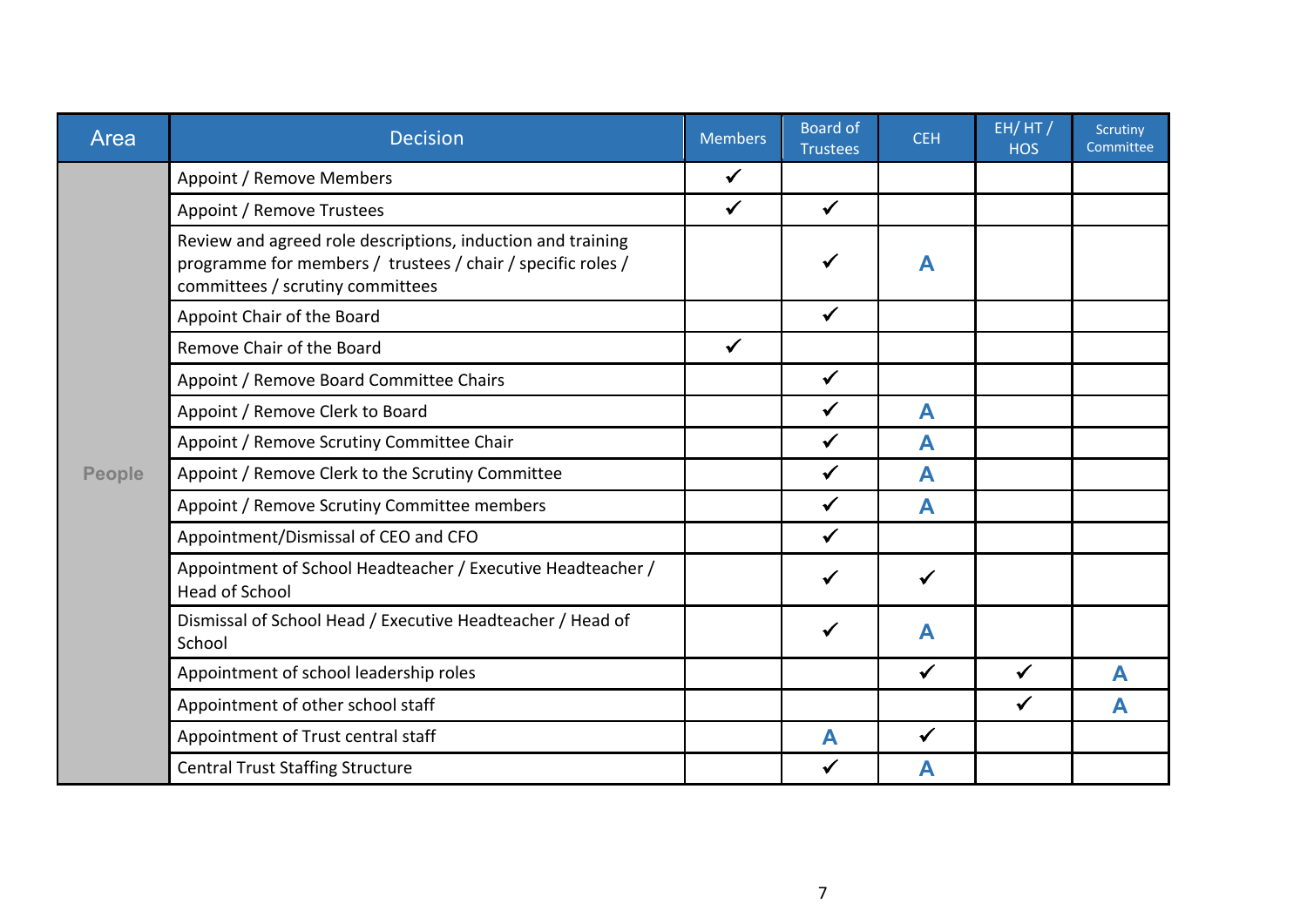| Area                                       | <b>Decision</b>                                                                               | <b>Members</b> | <b>Board of</b><br><b>Trustees</b> | <b>CEH</b>   | EH/HT/<br><b>HOS</b> | Scrutiny<br>Committee |
|--------------------------------------------|-----------------------------------------------------------------------------------------------|----------------|------------------------------------|--------------|----------------------|-----------------------|
|                                            | School Staffing Structure / Restructure                                                       |                | $\checkmark$                       | A            | A                    |                       |
|                                            | Take part in formal HR Hearings/Appeals                                                       |                | $\checkmark$                       | $\checkmark$ | $\checkmark$         | ✔                     |
|                                            | Termination of employment: no severance above contractual<br>entitlement                      |                | A                                  | ✓            | ✓                    |                       |
|                                            | Termination of employment: severance above contractual<br>entitlement or compromise agreement |                | $\checkmark$                       | A            | A                    |                       |
|                                            | Review, agree and change Articles of Association                                              | $\checkmark$   | A                                  | A            |                      |                       |
|                                            | Establish and review the governance structure                                                 |                | $\checkmark$                       | A            |                      |                       |
|                                            | Review and agree Scheme of Delegation                                                         |                | $\checkmark$                       | A            |                      |                       |
|                                            | Review and agree terms of reference for Board Committees and<br><b>Scrutiny Committees</b>    |                | ✔                                  | A            |                      |                       |
|                                            | Monitor Scrutiny Committee Chair performance                                                  |                | $\checkmark$                       | A            |                      |                       |
| <b>Systems</b><br>and<br><b>structures</b> | Board of Trustees - Succession planning / Recruitment /<br>Retention                          |                | $\checkmark$                       | A            |                      |                       |
|                                            | Review annual schedule of business for Board of Trustees                                      |                | $\checkmark$                       | A            |                      |                       |
|                                            | Review annual schedule of business for Scrutiny Committees                                    |                | $\checkmark$                       | $\checkmark$ | A                    | A                     |
|                                            | Oversight and management of conflicts of interest                                             | Α              | $\checkmark$                       | A            | A                    | А                     |
|                                            | Decision making for Fixed Term and Permanent Exclusions                                       |                |                                    | $\checkmark$ | $\checkmark$         |                       |
|                                            | Agreeing Term Dates for Trust Schools                                                         |                | $\checkmark$                       | $\mathsf{A}$ |                      |                       |
| <b>Reporting</b>                           | Agreement of Trust's annual accounts and report                                               |                | $\checkmark$                       |              |                      |                       |
|                                            | Consideration and acceptance of Trust's annual accounts and<br>report                         |                | A                                  |              |                      |                       |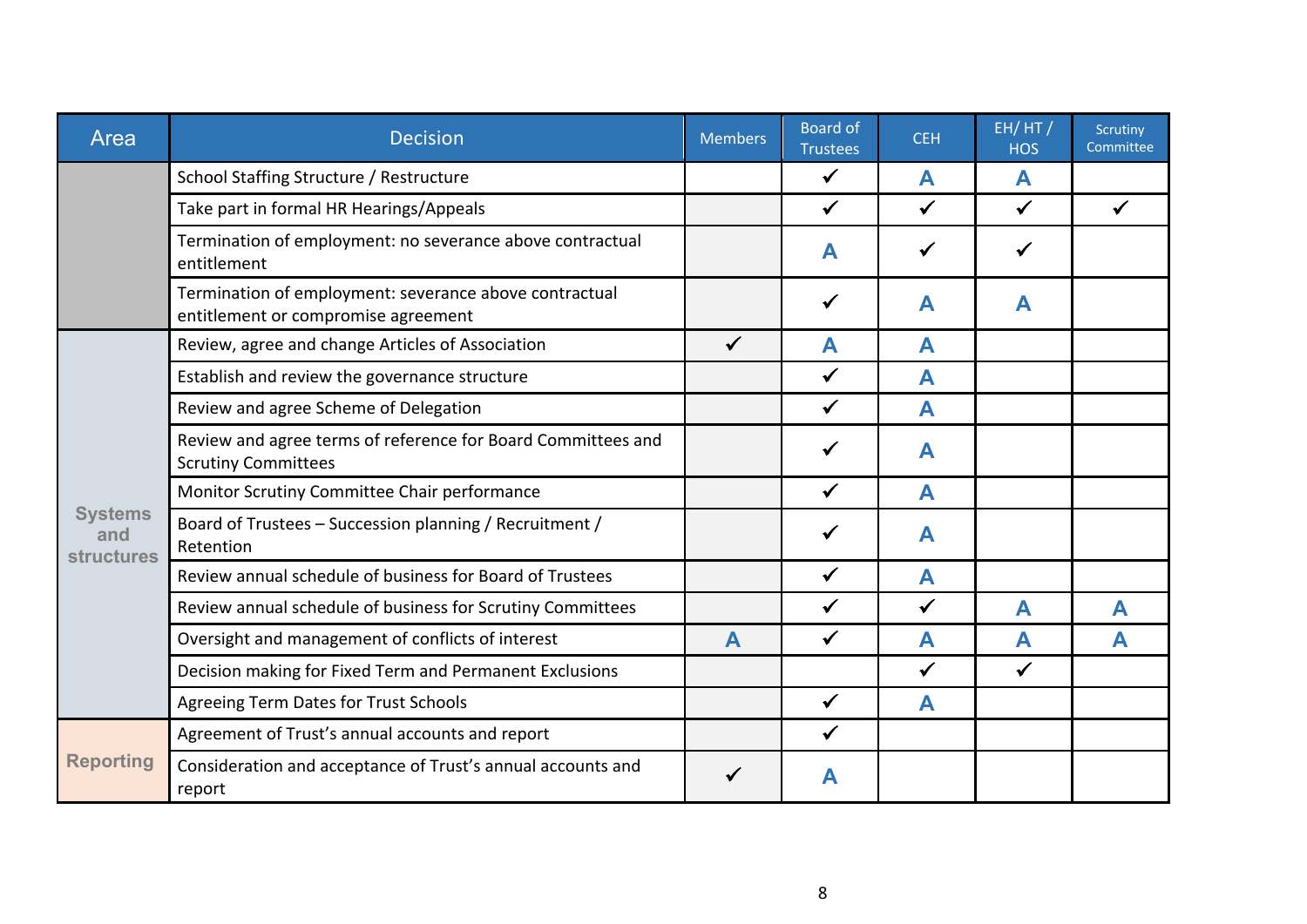| Area             | <b>Decision</b>                                                                                                                            | <b>Members</b> | <b>Board of</b><br><b>Trustees</b> | <b>CEH</b>   | EH/HT/<br><b>HOS</b> | Scrutiny<br>Committee |
|------------------|--------------------------------------------------------------------------------------------------------------------------------------------|----------------|------------------------------------|--------------|----------------------|-----------------------|
|                  | Ensure publication on Trust and schools' websites of all required<br>details on governance arrangements                                    |                |                                    | ✔            |                      |                       |
|                  | Oversight of submission of other statutory reports (budget<br>forecast returns, gender pay gap reporting, executive pay<br>reporting etc.) |                |                                    | A            |                      |                       |
|                  | Annual reporting on Trust/school safeguarding arrangements and<br>efficacy.                                                                |                |                                    | ✓            |                      |                       |
|                  | Annual reporting on Trust/school SEND arrangements and<br>efficacy.                                                                        |                |                                    |              |                      |                       |
|                  | Determine and approve statutory and financial Trust-wide<br>policies (facilitating discussions with unions where appropriate)              |                |                                    | A            |                      |                       |
|                  | Determine and approve statutory school level policies                                                                                      |                | $\checkmark$                       |              |                      |                       |
|                  | Development of statutory school level policies                                                                                             |                | $\checkmark$                       | $\checkmark$ | A                    | A                     |
|                  | Determine and approve non-statutory school level policies                                                                                  |                | $\checkmark$                       | $\checkmark$ | A                    | A                     |
| <b>Being</b>     | Agree central spend / top slice                                                                                                            |                | $\checkmark$                       | A            |                      |                       |
| <b>Strategic</b> | Establish, review and monitor management of risk: establish, risk<br>management strategy and risk register.                                |                |                                    | A            |                      |                       |
|                  | Determine, agree and monitor Trust vision and strategy, key<br>priorities and key performance indicators (KPIs)                            |                |                                    | A            |                      |                       |
|                  | Determine and agree school vision and strategy, key priorities<br>and key performance indicators (KPIs)                                    |                |                                    | ✓            | A                    | A                     |
|                  | Monitor school vision and strategy, key priorities and key<br>performance indicators (KPIs)                                                |                |                                    |              |                      |                       |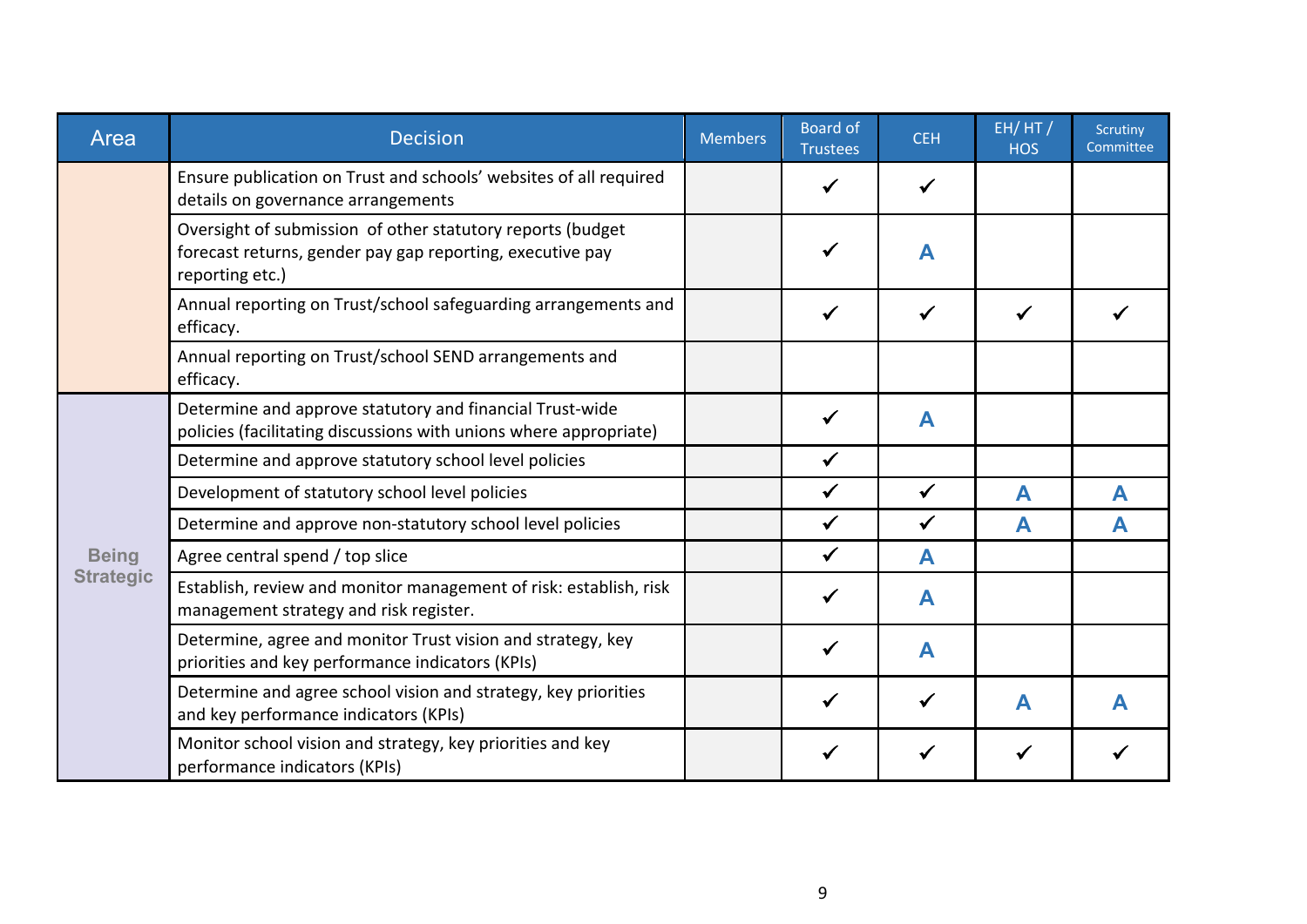| Area              | <b>Decision</b>                                                                                                               | <b>Members</b> | <b>Board of</b><br><b>Trustees</b> | <b>CEH</b>   | EH/HT/<br><b>HOS</b> | Scrutiny<br>Committee |
|-------------------|-------------------------------------------------------------------------------------------------------------------------------|----------------|------------------------------------|--------------|----------------------|-----------------------|
|                   | Agree budget plan to support delivery of Trust key priorities,<br>including capital strategy.                                 |                |                                    | A            |                      |                       |
|                   | Agree budget plan to support delivery of school key priorities                                                                |                |                                    | A            |                      |                       |
|                   | Engagement with key stakeholders                                                                                              |                |                                    | $\checkmark$ |                      |                       |
|                   | Agree auditing and reporting arrangements for matters of<br>compliance (e.g. safeguarding, H&S, employment, HMRC<br>pensions) |                |                                    | A            |                      |                       |
|                   | Ensure the Trust's compliance with the Academy Trust Handbook                                                                 |                |                                    |              |                      |                       |
|                   | Reporting arrangements for progress on key priorities                                                                         |                |                                    | А            |                      |                       |
|                   | Performance management of the Chief Executive Officer                                                                         |                | $\checkmark$                       |              |                      |                       |
|                   | Performance management of other Central Trust Staff                                                                           |                |                                    | $\checkmark$ |                      |                       |
| <b>Holding to</b> | Performance management of Executive Headteacher                                                                               |                | S                                  | ✔            |                      |                       |
| account           | Performance management of Headteacher/Head of School                                                                          |                |                                    |              | A                    |                       |
|                   | Performance management of other school staff                                                                                  |                |                                    | ✓            | $\checkmark$         |                       |
|                   | Trustee performance monitoring, (including Chair / Vice Chair<br>roles) through periodic review                               | S              |                                    | A            |                      |                       |
|                   | Scrutinty Committee performance monitoring (including Chair /<br>Vice Chair roles) through periodic review                    |                |                                    | A            |                      |                       |
|                   | Oversight and monitoring of individual school curricula                                                                       |                |                                    | ✓            |                      |                       |
|                   | Oversight and monitoring of individual school standards and<br>outcomes                                                       |                |                                    |              |                      |                       |